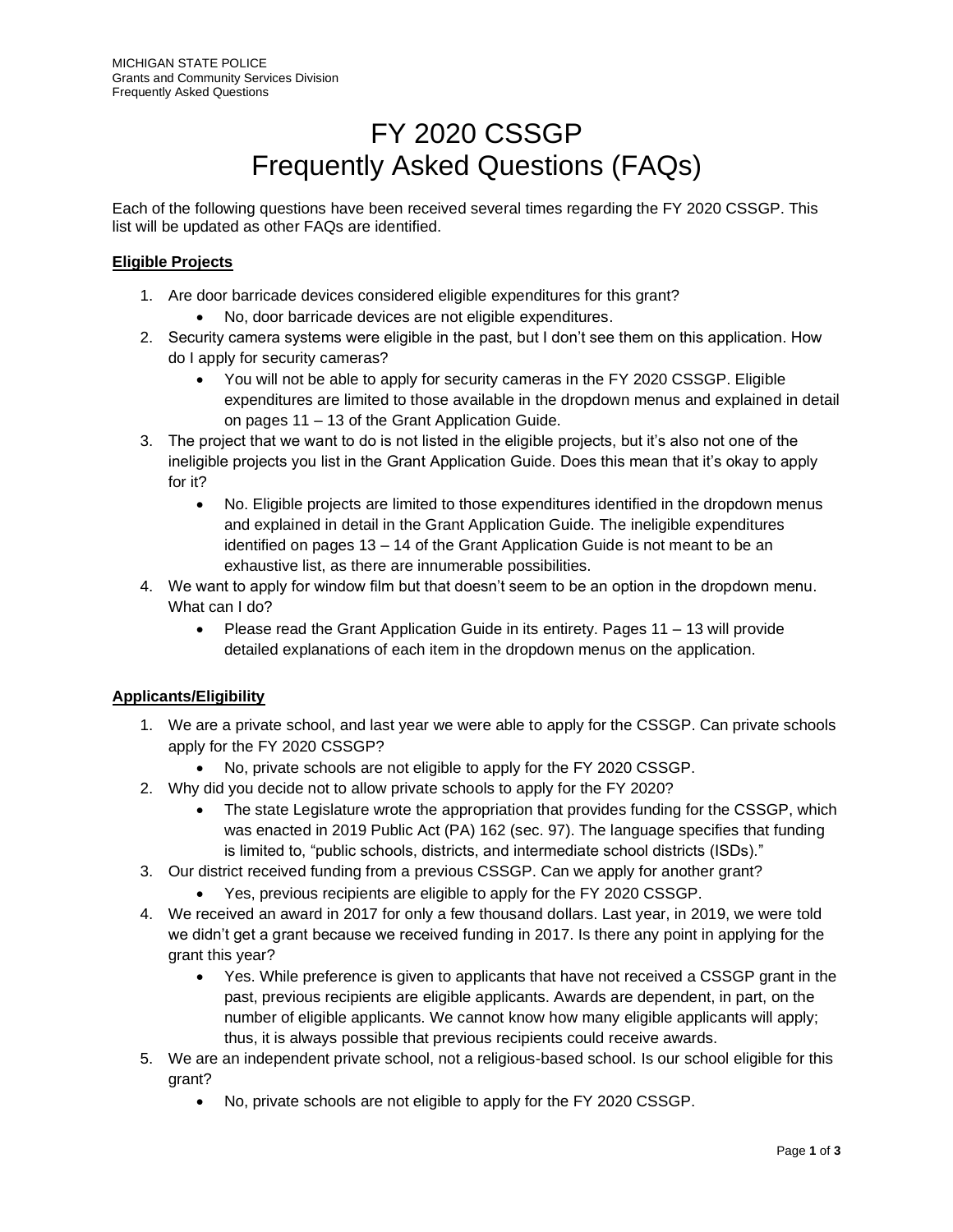## **Building Eligibility**

- 1. Our district has a stand-alone sports complex off of our main campus. Is this considered a building?
	- The appropriation requires that eligible buildings have "some or all of pre-K to grade 12 *classrooms and pupils*." A stand-alone athletic complex would likely be without the classroom component of the requirement.
- 2. Our district has a school dedicated solely to special education, working with youth ages 18-26, in grade 14. Is this building eligible for an award?
	- No, the appropriation specifically states that the funds are for buildings that have any combination of *pre-K to 12* classrooms and students.

## **Application**

- 1. When I clicked on the application on your website it opened up in a new tab and lets me fill things in, so I don't need to use Adobe, do I?
	- Yes, applications must be completed using Adobe Acrobat. Applicants risk losing information entered on the application, and/or being unable to save the completed application. Applications must be saved locally before entering any information and saved again before being attached to an email.
- 2. I emailed the completed application but received a reply that said the application was blank. Everything was filled in when I sent it, so what happened?
	- It is likely that you either completed the application in the browser when it opened, did not use Adobe Acrobat, or did not save the application to your computer before submitting.
- 3. When I entered my initials on page four it told me to save the file again, so I pressed save. Then it said that the file already exists and asked if I want to replace it. What did I do wrong?
	- You did not do anything wrong. Once you initial the application with Adobe, you will need to resave it with those initials. The same sequence of prompts will occur when you sign your name at the bottom of the page four.
- 4. The application won't let me type in my own project. Where should I enter than information?
	- Applicants are limited to the project categories provided in the dropdown menus. Please refer to pages 11 – 13 of the Grant Application Guide for details on each eligible project category.
- 5. Is the Alternate Law Enforcement Official Designation form required?
	- The Alternate Law Enforcement Official Designation form is only required if the law enforcement official signing the EOP certification does not meet the rank requirements provided on page 10 of the Grant Application Guide.

## **Requested/Awarded Funds**

- 1. Our project will likely exceed the maximum award we can receive (over \$50k), but our school will cover the difference. Is this allowable, and what should I put in the application for cost?
	- Yes, it is permissible to have a project that exceeds the maximum award. As you stated, the school/district would be responsible for the difference in cost. For application purposes, you only need to list the maximum award of \$50,000 (the form should restrict anything greater than that amount). Once awarded, grantees will provide additional information to MSP, including the total expected cost of larger projects such as what you described.